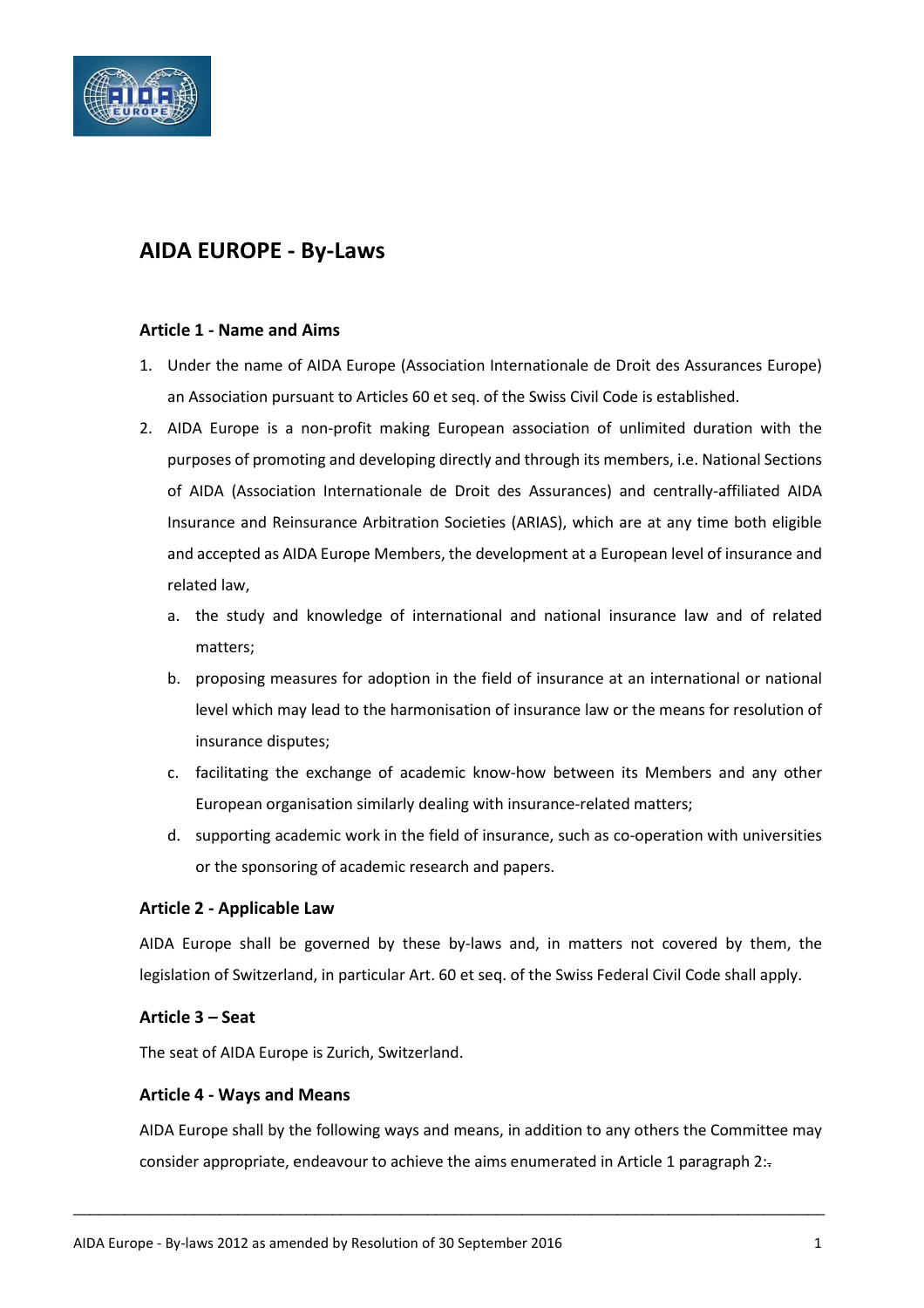

- a. providing for the organisation of European colloquia at regular intervals, including publication of relevant papers and documents;
- b. participation, when considered useful, in international meetings, such as congresses, conferences, symposia, roundtable conferences, etc. in co-operation with other bodies concerned;
- c. issue of periodicals reporting on the activities of AIDA Europe and its National Sections and on developments in insurance law (legislation, jurisprudence, doctrine);
- d. publication of monographs dealing with insurance law and related matters;
- e. co-operation with both European and, where appropriate, international institutions interested in insurance law as well as with educational institutes for insurance law.

#### **Article 5 - Membership**

- 1. Eligibility for membership of AIDA Europe is confined to those European National Sections which are members of AIDA and any European ARIAS entities which are centrally affiliated to AIDA and in each case situated in Europe, or to any other AIDA National Sections, not otherwise forming part of any other regional grouping of AIDA, which conform with the aims of AIDA and which have an interest in collaboration at such a regional level
- 2. Any entity which fulfils the said eligibility criteria and is not already acknowledged as a member of AIDA Europe must make application for membership to the AIDA Europe Committee via the Committee's designated secretariat support in such manner as may from time to time be directed. The AIDA Europe Committee will inform applicants of the result of any application as soon as possible and of the terms of such membership. AIDA Europe will generally be keen to welcome the admission of eligible applicants, but reserves the right through its Committee to decline or to impose special terms upon membership or at any time to issue a suspension or termination of membership as the Committee may deem appropriate.
- 3. Subject to the provisions of Article 5 paragraph 2, Members are entitled to take part in or to be represented at the Assembly and all Members are to collaborate in the implementation of the aims of AIDA and AIDA Europe, in particular in the preparation of reports for the colloquia, and the communication, at least once a year, of information on the development of insurance law in their own countries.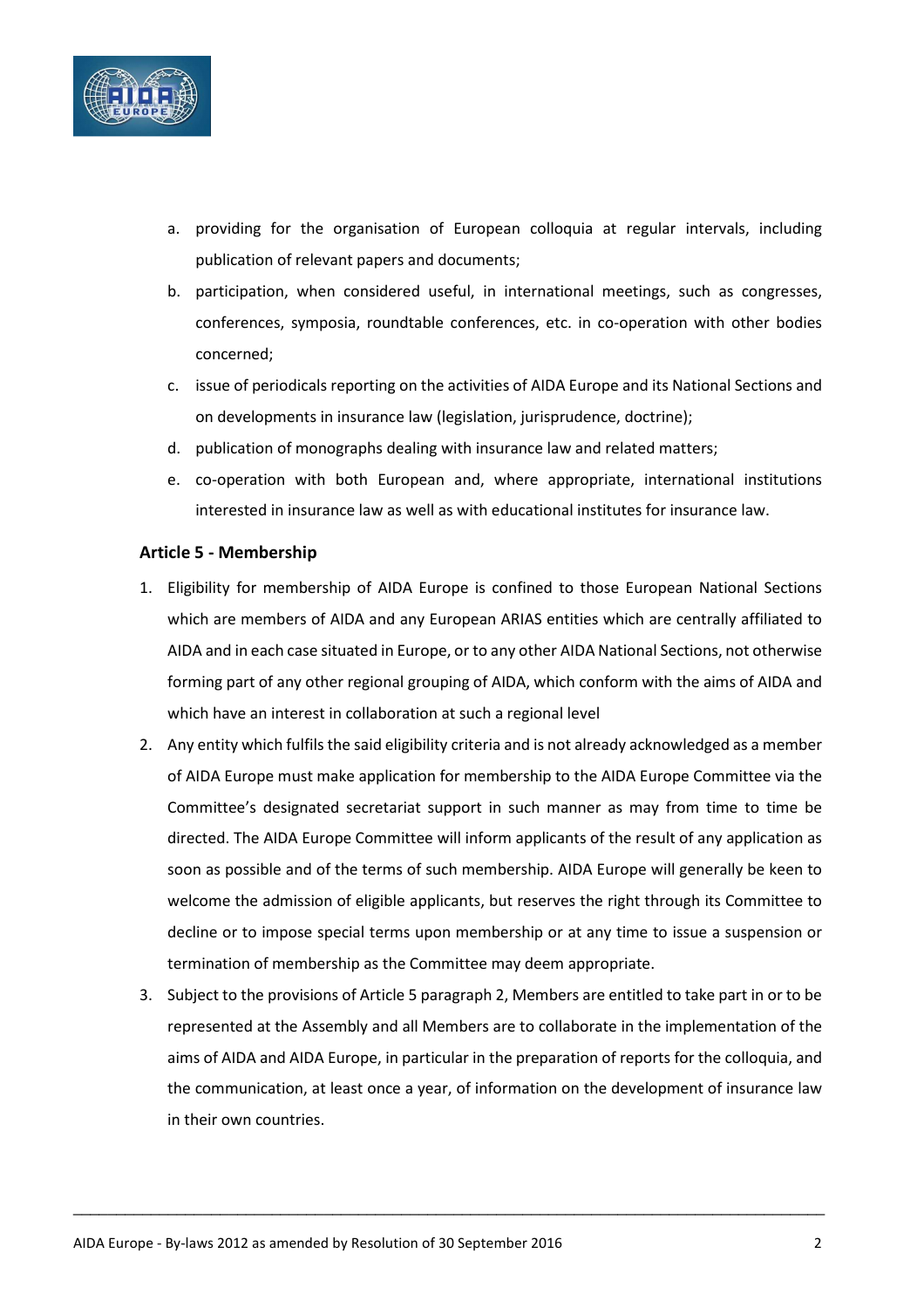

## **Article 6 - Financing**

AIDA Europe covers its expenses by various means which include sponsorship contributions or donations received from Members or others, from the net proceeds of any events or activities which it may arrange and by way of any annual Members' subscriptions, as may from time to time be decided by the Assembly, in light of proposals made by the Committee.

## **Article 7 – Liability**

The assets of AIDA Europe are the sole guarantor for the liabilities of AIDA Europe. Neither the Members, nor the Committee of AIDA Europe shall be personally liable for either the obligations or debts of AIDA Europe.

## **Article 8 - Executive Instruments**

AIDA Europe's executive instruments are the following:

- a. The Assembly (Article 9)
- b. The Committee (Article 10)
- **c.** Special Subcommittees (Article 11)

## **Article 9 - The Assembly**

- 1. The Assembly comprises delegates duly elected by the Members.
- 2. Each Member shall have one vote at the Assembly. Resolutions, including elections, shall need a simple majority of votes present to be passed, with the exception of the decision calling for the dissolution of AIDA Europe or the changing of the aim of AIDA Europe as set out in Article 1 paragraph 2 above, both of which require a qualified two-thirds majority of the votes of all Members. Each Member may appoint, as its proxy, any other Member of AIDA Europe or the Chairman or a Vice-Chairman of AIDA Europe, to vote upon any resolution either according to the direction of the member granting the proxy, or at the discretion of the proxy-holder. Such appointment shall be in writing and a copy thereof shall be lodged with the AIDA Europe Committee via their designated secretarial support prior to the Assembly meeting.
- 3. The Assembly is the highest executive authority of AIDA Europe and shall decide on the following matters:
	- a. election of the Chairman and other members of the Committee;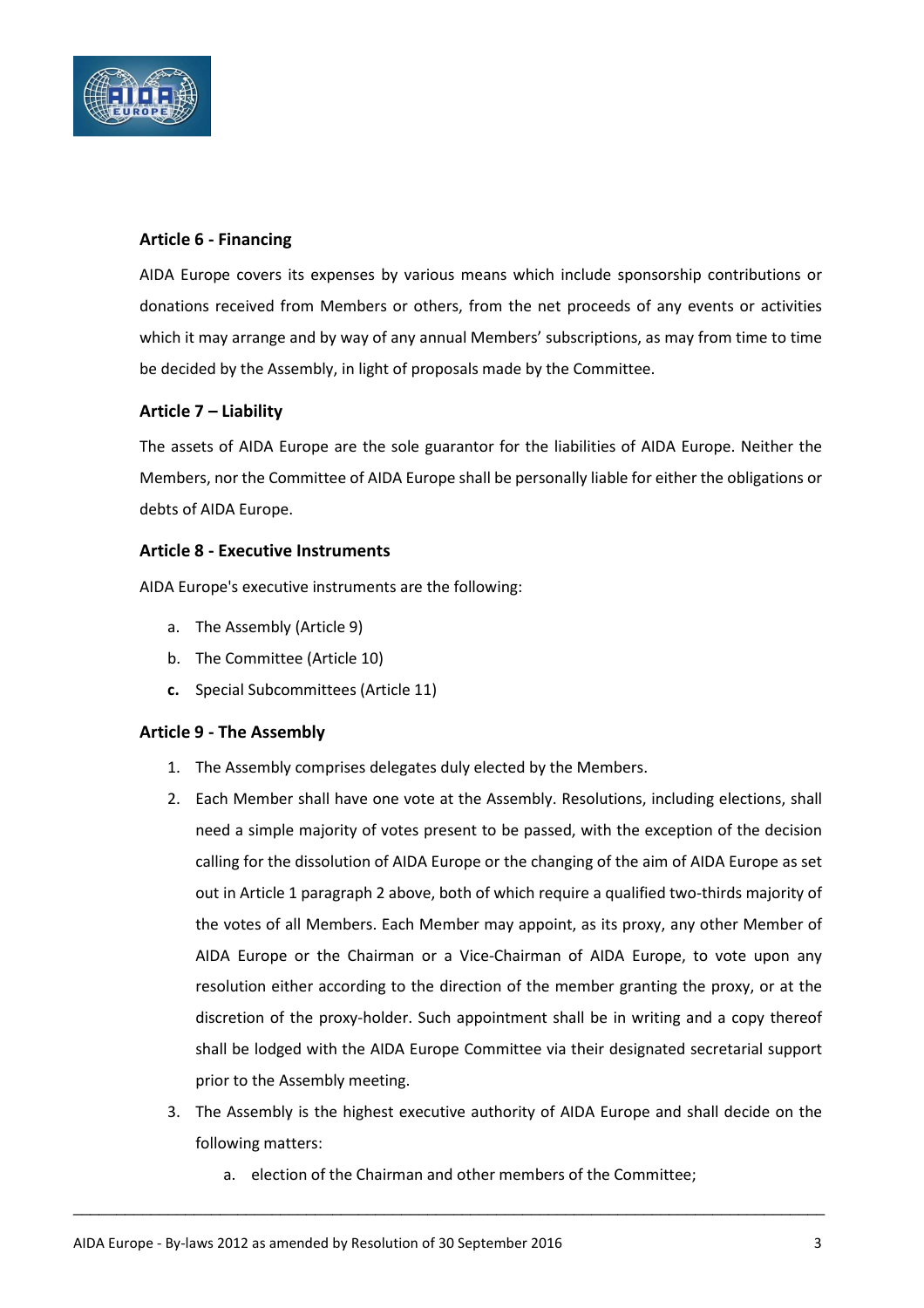

- b. annual Members' subscriptions, if need be;
- c. amendments of the by-laws and dissolution of AIDA Europe; and
- d. all matters which are reserved by law (Art.65 para. 1 and 2 of the Swiss Civil Code) or which are not assigned to the Committee.
- 4. The Assembly shall meet at least once within four years.
- 5. At the request of the Committee or of at least five Members the Assembly may pass resolutions by correspondence. In such circumstances, resolutions, including elections, shall need a simple majority of votes cast, save for any call for the dissolution of AIDA Europe or the changing of its aim which shall in each case require a two-thirds majority of all votes cast.

#### **Article 10 - The Committee**

- 1. The Committee is the managing body and represents AIDA Europe externally. It shall be responsible for all matters other than those reserved for or assigned to the Assembly as provided for in Article 9 paragraph 3 d) above. Subject to the terms of this Article, it shall organise itself as it deems necessary.
- 2. The Committee shall be composed of the Chairman plus not more than twelve Committee members, from among whom the Committee amongst themselves may elect up to four vice-chairmen. The Committee may engage some form of AIDA Europe secretariat support to assist them. Members of the Committee are elected for a term of four years. The Chairman may be re-elected once and, in exceptional cases, twice. Other members may be re-elected up to three times. All members of the Committee, however, have to resign from the Committee upon the close of the term during which they attain the age of 70, save in exceptional circumstances as approved in advance by a simple majority of votes cast by the Committee. Casual vacancies on the Committee in between meetings of the Assembly may be filled by the Committee.
- 3. The members of the Committee shall present a list of prospective Committee members to the Assembly for election. Every endeavour shall be made to ensure fair geographical and linguistic representation; likewise the numerical importance of the members shall be taken into account.
- 4. The Committee shall appoint a Treasurer, and an Administrative Secretary, if need be, neither of which need be Committee members. The Treasurer will maintain and prepare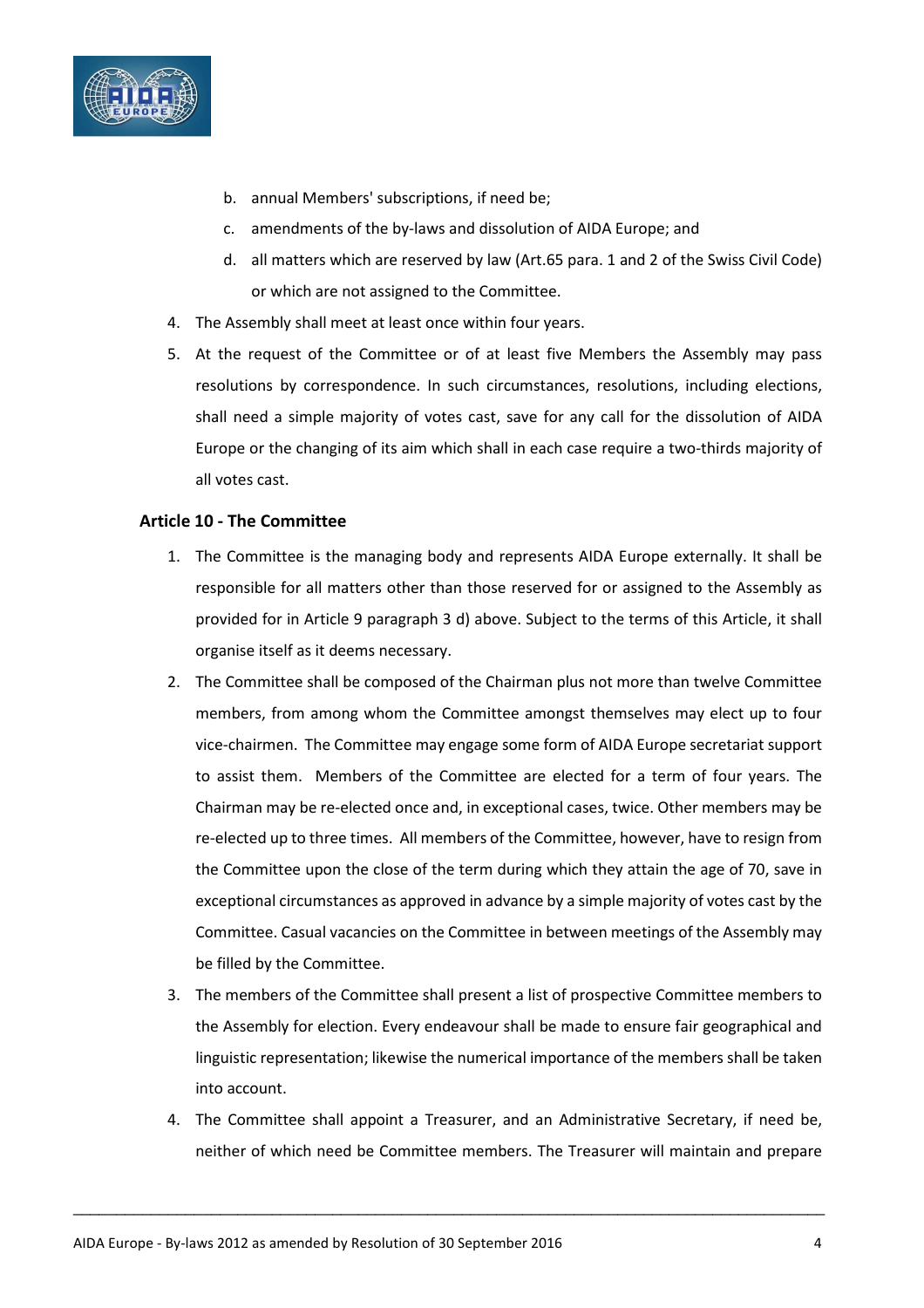

any accounts and records of AIDA Europe for submission to the Committee as the Committee may from time to time direct and for formal delivery of any income and expenditure accounting to the Assembly. Any Administrative Secretary appointed will support any administrative or operational matters of AIDA Europe as directed by the Committee.

- 5. Every member of the Committee shall be entitled to appoint any other person, whether a member of the Committee or otherwise, to be his alternate for the purpose of attending and voting at any meeting of the Committee the member is unable to attend.
- 6. The Committee will prepare annual reports of the activity of AIDA Europe which will be sent to the Presidential Council and General Assembly of AIDA.
- 7. The Committee may fix fees for specific projects and/or events.
- 8. The resolutions of the Committee are made by simple majority of votes cast. Each member of the Committee shall only have one vote. In the event of a tied vote the Chairman shall have the casting vote.
- 9. Committee members are pursuing their activities for AIDA Europe on an altruistic basis without pursuing personal interest in conflict with AIDA Europe's aims and interests. Save for compensation of any reasonable actual expenses incurred in conjunction with any activities performed for or on behalf of AIDA Europe or its activities, Committee members shall not receive any other compensation. This provision may not be altered as long as AIDA Europe claims any tax exempt status according to applicable Swiss tax laws or regulations.

## **Article 11 - Special Subcommittees**

The Committee may establish Special Subcommittees to be charged with specific tasks.

## **Article 12 - Working Languages**

The working languages of AIDA Europe are English, French, German, Italian and Spanish. The Committee will determine which languages will be used at any meetings/conferences etc and for any communications etc.

#### **Article 13- Withdrawal from AIDA Europe**

A Member may withdraw from AIDA Europe at any time subject to six months prior notice effective from 31st of December in any year.